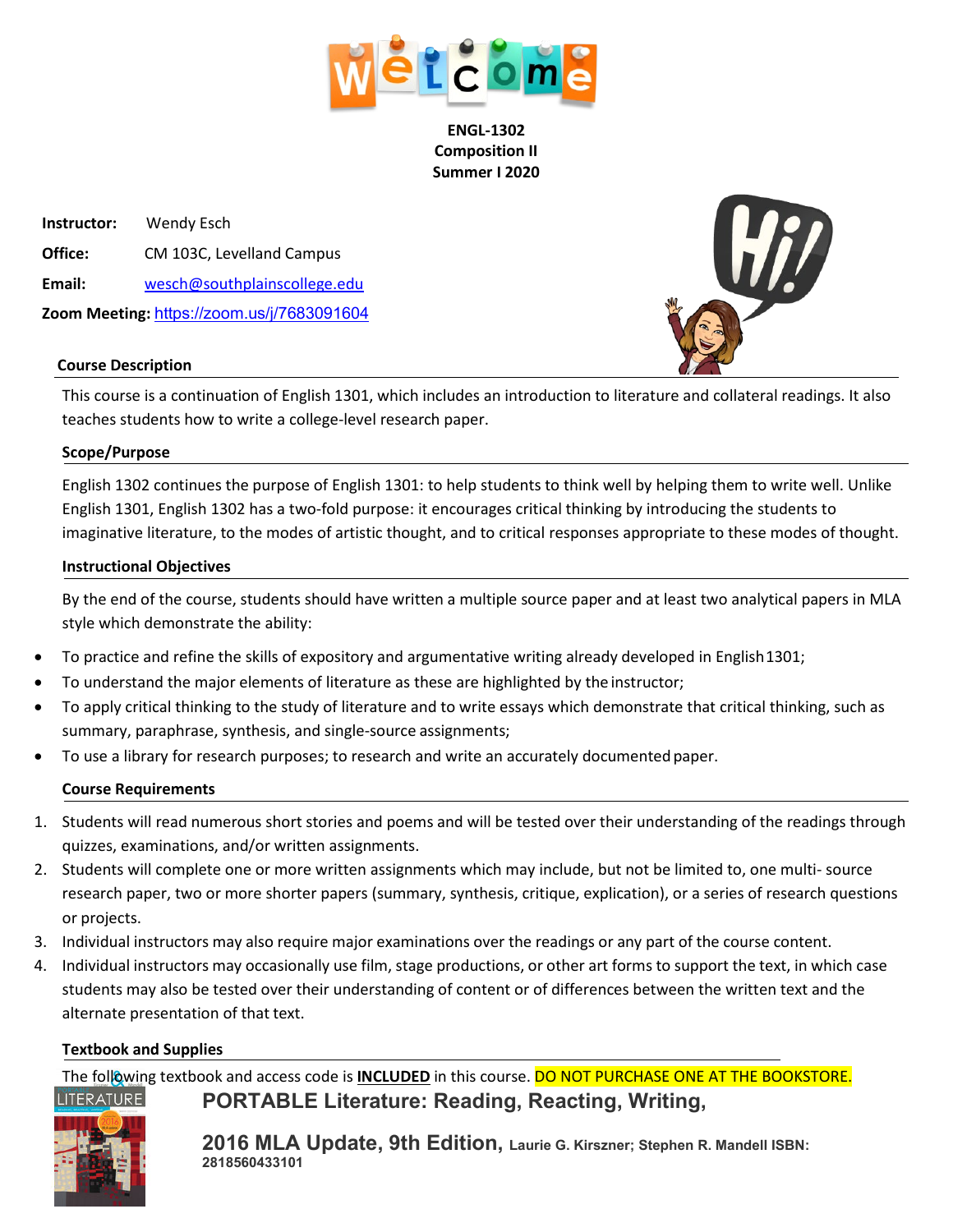#### **Software Requirements**

You are required to have access to the following technologies:

- High-speed Internet connection
- *Internet Browser:* Blackboard is designed to work best with the **Mozilla Firefox or Chrome** browser. Blackboard experts do not recommend using Internet Explorer 8 or 9 because some users experience browser related problems with Blackboard when using Internet Explorer 8 or 9. Visit this website for a free download of the Mozilla Firefox browser: <http://www.mozilla.org/en-US/firefox/new/> Mac users may use either Firefox or Safari--both seem to work well with Blackboard.
- Blackboard account and Mindtap account Provided with this course.

# • *Access your FREE Microsoft Office 365: Word and PowerPoint*:

As a member of the SPC community, you have free access to Office 365.

Office 365 provides online access to Microsoft Word, Microsoft Excel, Microsoft PowerPoint, and 1TB of free online storage with Microsoft OneDrive. Microsoft is continuously adding new applications as well. (Please note: SPC does not currently subscribe to email through Office 365)

You can use Office 365 online or install to your PC, Mac or mobile device.

To access Office 365, go to <https://www.office.com/GetOffice365> and click the link "Find out if You're Eligible."

Complete the registration process with your SPC email address

(your *Blackboard username@students.southplainscollege.edu)*, create a new password, and wait for your online account to be provisioned. This takes a few minutes the first time you log in.

You can then click the link for the individual application you want to use online or click the link to install the application to your device.

# **Communication with Your Instructor**

You can contact me through the Course Tools menu in your Blackboard course.

- 1. Send me a Course Message in Blackboard
- 2. Email me at wesch@southplainscollege.edu.

I try to respond to you within 24 hours. However, I may not be immediately available to you should you need something, so please do not wait until the last minute to complete assignments. I am also available through Zoom. Please email/message me to set up an appointment.

PLEASE NOTE: Your South Plains College Course Messages or SPC Email are the official communication for this course. Plan to check them every day.

## **How to send me an Email or Course message inside our Blackboard English course:**

- 1. Click on Email my instructor or Course Messages under the Course Tools menu on the left side of the screen. Click on the Create Message button.
- 2. Click on the TO button and find my name in the Select Recipients box (Wendy Esch- Instructor). Click on my name and then click on the right arrow to move my name to the Recipient box.
- 3. Scroll down to the message area.
- 4. Type YOUR NAME and the SUBJECT OF YOUR MESSAGE in the Subject box (example: Jane Doe Question about "Araby"). Type your message in the message area. Click on the ABC button with the check mark under it to check your spelling.
- 5. Click the Submit button to send your message.
- 6. If you want to make sure a mail message has been sent successfully, check your Sent folder in Mail.

## **Attendance Policy**

I recommend that you access our course at least three times a week to work on the week's assignments. To experience more success, do not procrastinate and attempt to complete a whole week's assignments the day (or night!) before they are due. You should log in to Blackboard frequently and check your Course Messages, Announcements, and SPC email daily. I will post announcements and send emails regularly.

If you have not logged into our course by the fourth-class day, your access to the course will be blocked and the Registrar's Office will remove you from my class roll.

If you have not submitted any assignments by the twelfth-class day, your access to the course will be blocked and the Registrar's Office will remove you from my class roster.

Be advised – I will accept late work but only within a week of the due date and it will incur a late penalty.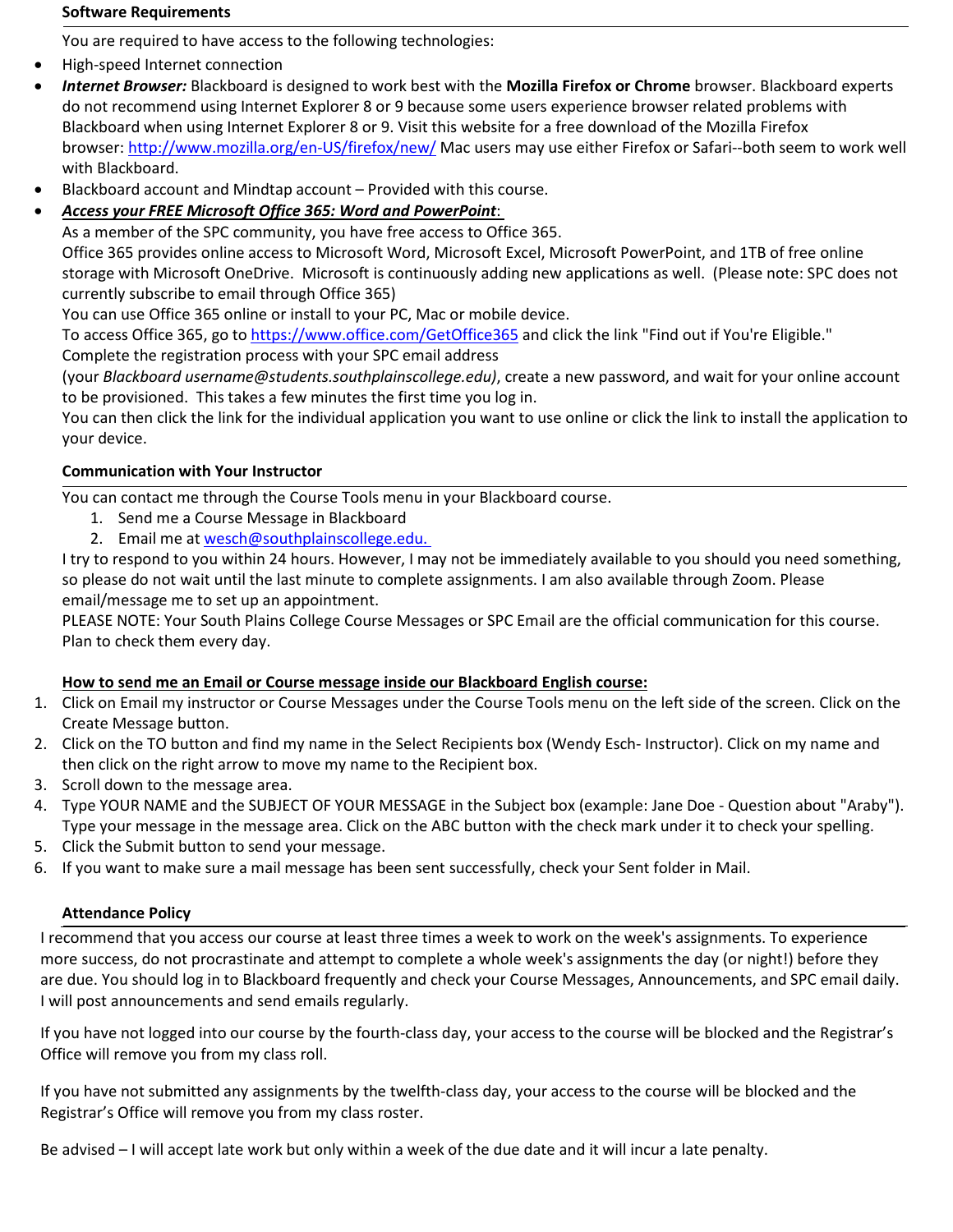#### **Grading Policy**

Click on the My Grades link in the Course Tools menu to view your assignment grades and current course grade. I recommend you do this weekly throughout the course, so you are always aware of your grade status.

| Final grades will be assigned based on the following percentages:                            |              |  |
|----------------------------------------------------------------------------------------------|--------------|--|
| <b>Research and Writing Assignments:</b>                                                     |              |  |
| <b>Article Summary Paper</b>                                                                 | 8%           |  |
| <b>Short Essay</b>                                                                           | 7%           |  |
| <b>Quotation and Paraphrase Quiz</b>                                                         |              |  |
| <b>Plagiarism Quiz</b>                                                                       |              |  |
| MLA 8 (2016) Paper Format and Documentation Quiz/Mindtap Assignments                         |              |  |
| <b>Character Research Paper</b>                                                              |              |  |
| <b>Literature Quizzes:</b>                                                                   |              |  |
| Course Syllabus Quiz, Short Story Quizzes, Poetry Quiz (lowest quiz grade is dropped)        |              |  |
| <b>Drama Quiz (Trifles)</b>                                                                  | 5%           |  |
| <b>OPTIONAL EXTRA CREDIT:</b> Earn up to 3 extra points to be added to your final average by |              |  |
| completing six extra-credit Grammar and Punctuation Quizzes.                                 | <b>Bonus</b> |  |

#### **Reading Assignments, PowerPoint Presentations, Video Lectures. And Quizzes**

Mandatory, assigned reading is required for this course; you may also be required to review PowerPoint presentations or watch recorded video lectures. Quizzes may also accompany these reading assignments. Reading, PowerPoint presentations, video lectures, and quizzes can be found your Blackboard course.

#### **Writing Assignments**

You will be required to write an article summary, short essay, and character research paper for this course. Instructions for these assignments can be found in Blackboard.

#### **Due Dates**

Due dates are posted on the course calendar*.* Try not to wait until the last minute because technology is not always

reliable. **I will accept an** *assignment* **up to a week past the due date, but it will incur a penalty.**

As a student, you assume the responsibility for your technology. I suggest three things:

- 1. Have a backup plan in place from day one, just in case your technology fails.
- 2. After submitting an assignment, return to the assignment submission before the due date and make sure it's been submitted properly. If it's not submitted properly by the due date, you will lose points, regardless of whether or not you thought the paper had submitted.
- 3. Contact Technical Support for help before the deadline if you need assistance.

*Blackboard Technical Support For technical support with Blackboard: Click on the Help links at the top of each Blackboard page or under the Course Tools menu. You can also click on the SPC Blackboard Support link under course Tools and look for the link that says Blackboard Technical Support. Our SPC Blackboard support staff is very knowledgeable and helpful and will be quick to respond.*

#### **Writing Assignment Submission - TURNITIN**

You will submit papers to the TURNITIN link under the Course Content menu.

- TURNITIN accepts the following file types: Microsoft Word, WordPerfect, PDF, RTF, OpenOffice (ODT), Google Docs.
- TURNITIN is a powerful program that helps detect plagiarism or improper use of sources in papers.

Once your paper has been graded in TURNITIN Feedback Studio, you will be able to view my comments and marks on your paper.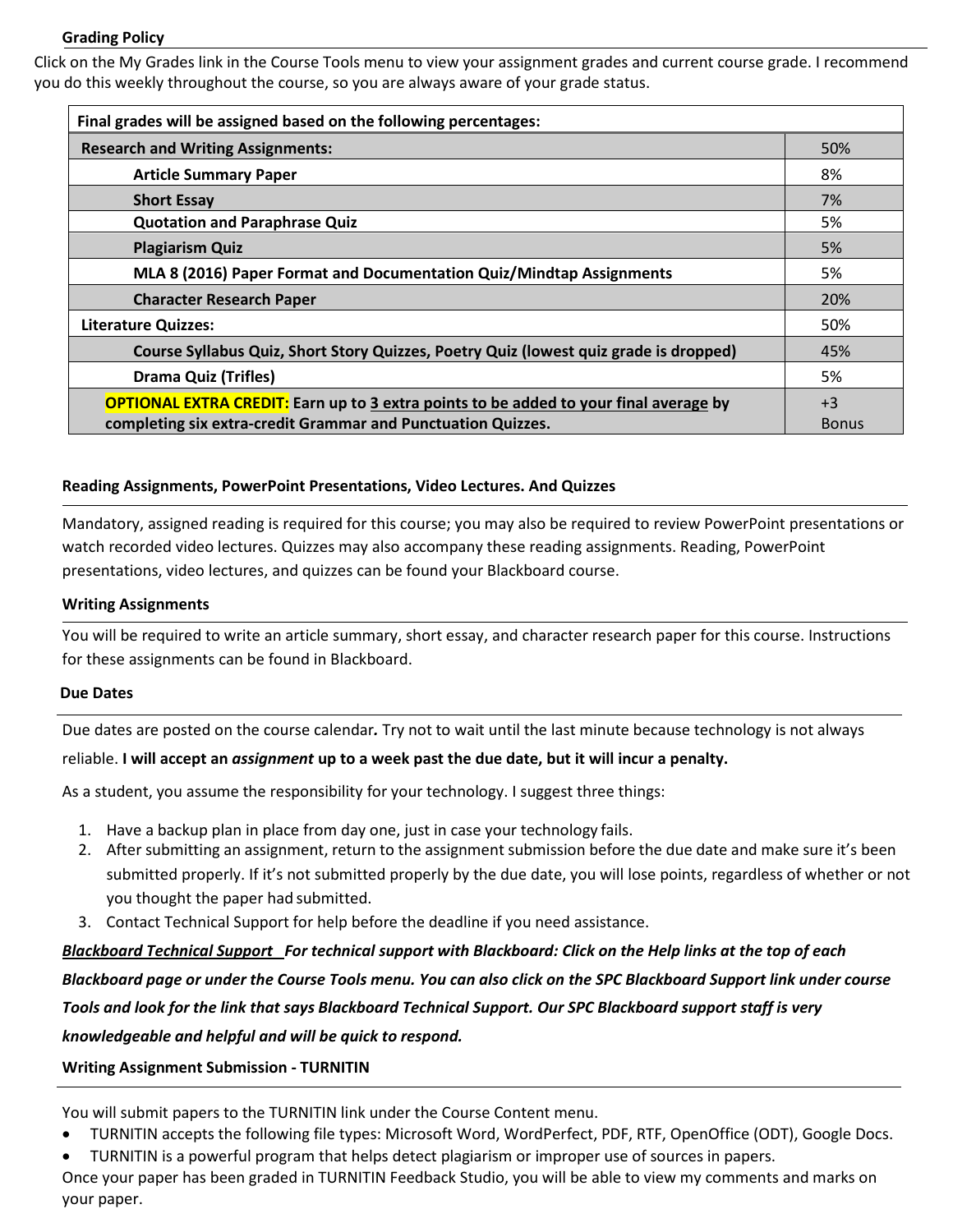#### **How to Submit a Paper to TURNITIN:**

- 1. Click on the TURNITIN link in the Course Content menu on the left.
- 2. Click on the View/Complete link under the assignment you wish to submit.
- 3. Make sure the option is set to submit paper by single file upload (do not use cut and paste)
- 4. In the drop-down menu under author, select your name > type your legal first and last name > type assignment name as your submission title
- 5. Browse for and double click the file containing your essay.
- 6. Click the Upload button.
- 7. Next you will see a screen that gives a preview of your paper. Check to see that you have submitted the correct file, but do not be alarmed if the formatting appears to be messed up. The formatting is usually fine when I view the paper in TURNITIN Feedback Studio.
- 8. IMPORTANT STEP: Click the Confirm button below the preview.
- 9. The next screen says: "Congratulations your submission is complete! This is your digital receipt. VERY IMPORTANT LAST STEP: Take a screen shot of this digital receipt with your computer or take a photo with your phone camera and save it, OR print a copy of this receipt from within the Document Viewer (instructions are below).
- 10. Save and/or print a copy of the digital receipt, so you will have documentation that your paper was submitted correctly before the deadline. It happens from time to time that TURNITIN gives a "successful submission" message, but the paper does not actually submit properly, so to prove that you submitted your paper before the deadline, you must have this receipt for documentation. See the instructions below for how to save/print your digital receipts.

You may resubmit the paper multiple times before the deadline if you suddenly discover an error you need to fix.

## **Style Guide**

We will use the MLA style guide for formatting and documentation in this course. All papers must be formatted according to MLA 8th edition (2016) style. For MLA 8th edition (2016) documentation and bibliography guidelines, click on the MLA 8 (2016) Style link under Course Tools.

## **Academic Integrity**

It is the aim of the faculty at South Plains College to foster a spirit of complete honesty and a high standard of integrity. The attempt of any student to present as his or her own any work which he or she has not honestly performed is regarded by the faculty and administration as a most serious offense and renders the offender liable to serious consequences and possible suspension. Please refer to the SPC General Catalog regarding consequences for cheating and plagiarism. \*\*Do not, under any circumstances, turn in another student's work as your own. Do not, under any circumstances, give your work to anyone else to turn in as their own. Do not copy and paste from the Internet. All of these situations are representative of academic dishonesty and will be treated as such. \*\* SPC has zero tolerance for cheaters.

#### **Disclaimer**

Because we will use Blackboard to conduct a portion of this class, please note that the materials you may be accessing in chat rooms, bulletin boards or unofficial web pages are not officially sponsored by South Plains College. The United States Constitution rights of free speech apply to all members of our community regardless of the medium used. We disclaim all liability for data, information or opinions expressed in these forums.

## **Diversity Statement**

In this course, the teacher will establish and support an environment that values and nurtures individual and group differences and encourages engagement and interaction. Understanding and respecting multiple experiences and perspectives will serve to challenge and stimulate all of us to learn about others, about the larger world, and about ourselves. By promoting diversity and intellectual exchange, we will not only mirror society as it is, but also model society as it should be and can be.

#### **Special Services**

Students with disabilities, including but not limited to physical, psychiatric, or learning disabilities, who wish to request accommodations in this class should notify the Special Services Office early in the semester so that the appropriate arrangements may be made. In accordance with federal law, a student requesting accommodations must provide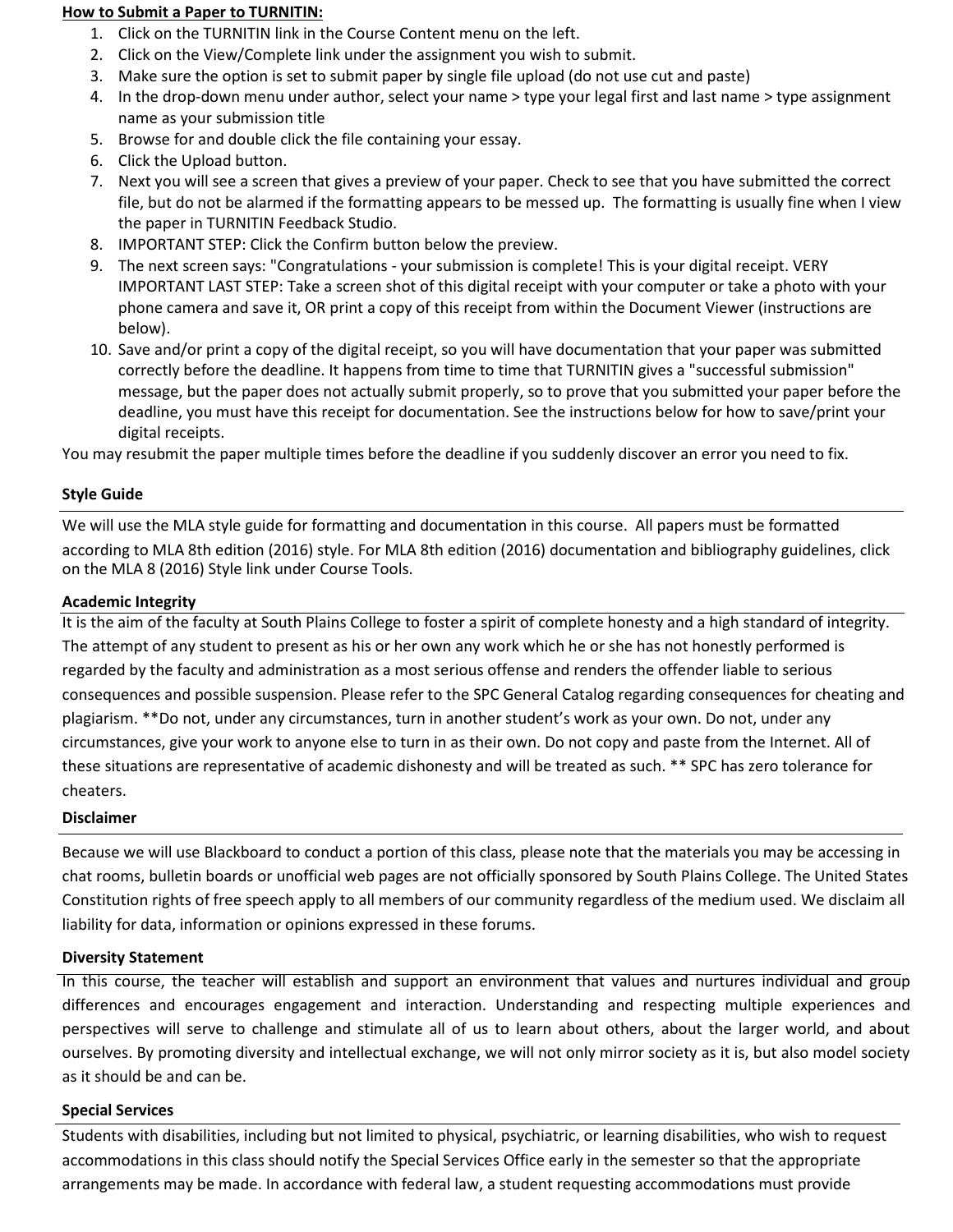acceptable documentation of his/her disability to the Special Services Coordinator. For more information, call or visit the Special Services Office in the Student Services Building, 806-894-9611, extension 2529.

# 2020 Summer I Schedule

*Welcome to ENGL 1302 - Composition II! Summer I 2019 Calendar and Assignments*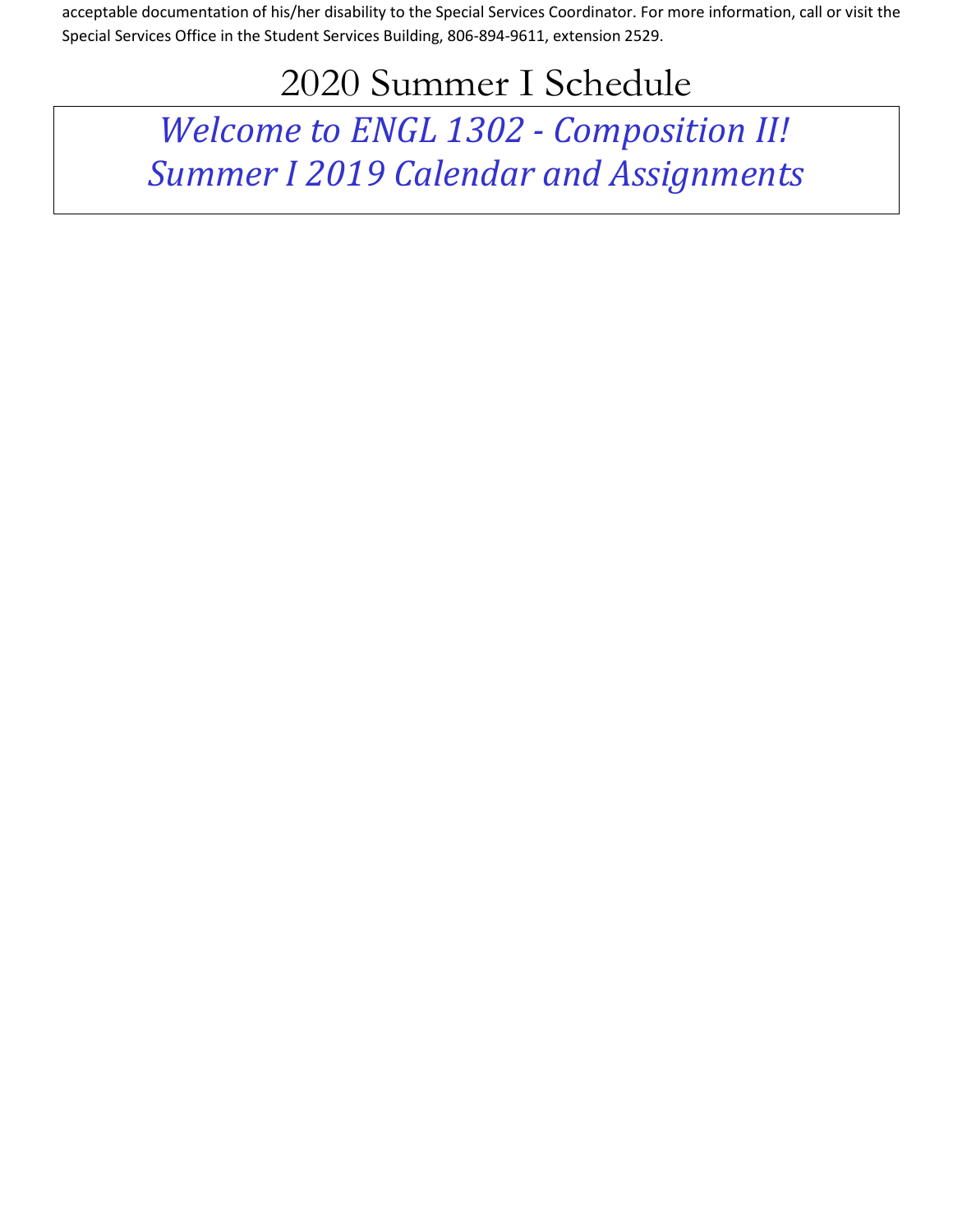| Week                              | <b>Week 1 Assignments</b><br><b>Deadline</b><br><b>Mon, June 8</b><br>9:00 AM                                                            | The following assignments for Week 1 must be<br>completed/submitted by 9:00 AM on Monday, June 8:<br>Course Syllabus Quiz (three attempts allowed;<br>highest of the three grades will be counted)<br>"A Worn Path" Quiz<br>Article Summary submitted to TURNITIN<br>"A & P" Quiz<br>Mindtap - Run on sentences and Fragments               |
|-----------------------------------|------------------------------------------------------------------------------------------------------------------------------------------|---------------------------------------------------------------------------------------------------------------------------------------------------------------------------------------------------------------------------------------------------------------------------------------------------------------------------------------------|
| $ \text{Week} $<br>$\overline{2}$ | <b>Assignments</b><br><b>Deadline</b><br><b>Mon, June 15</b><br>9:00 AM                                                                  | The following assignments for Week 2 must be<br>completed/submitted by 9:00 AM on Monday, June 15:<br>• "The Cask of Amontillado" Quiz<br>"A Rose for Emily" Quiz<br>"A Good Man Is Hard to Find" Quiz<br>"Hills Like White Elephants" Quiz<br>Mindtap-Point of View & Setting<br>Short Essay Assignment submitted to TURNITIN<br>$\bullet$ |
| $ \text{Week} $<br>3              | <b>Assignment</b><br><b>Deadlines</b><br><b>Quizzes due</b><br><b>Mon, June 22</b><br><b>LAST DAY TO DROP SUMMER I</b><br><b>COURSES</b> | The following assignments for Week 3 must be<br>completed/submitted by 9:00 A.M. on Monday, June 22:<br>Quotation and Paraphrase Quiz (3 attempts<br>allowed)<br>Plagiarism Quiz (3 attempts allowed)<br>MLA 8 (2016) Paper Format Quiz (3 attempts)<br>Mindtap-Plot & Character                                                            |
| Week<br>4                         | <b>Assignments</b><br><b>Deadline</b><br><b>Mon, June 29</b><br>9:00 AM                                                                  | The following assignments for Week 4 are due by 9:00<br>AM on June 29.<br>"The Chrysanthemums" Quiz<br>"First Confession" Quiz<br>"Soldier's Home" Quiz<br><b>ATTENTION: The Research Paper must be submitted</b><br>to TURNITIN by 9:00 AM on Tuesday, June 30.                                                                            |
| Week<br>5                         | <b>Assignments</b><br><b>Deadline</b><br><b>Monday</b><br><b>July 6</b><br>9:00 A.M.                                                     | The following assignments for Week 5 are due by <b>9:00</b><br>AM on Monday, July 6:<br>"Parable of the Prodigal Son" Quiz<br>"The Necklace" Quiz<br>$\bullet$<br>"Araby" Quiz<br>$\bullet$<br><i>Trifles</i> Quiz<br>Robert Frost Poetry Quiz<br>$\bullet$<br><b>All Optional Extra-Credit Quizzes Due Today by</b><br><u>9:00a.m.</u>     |